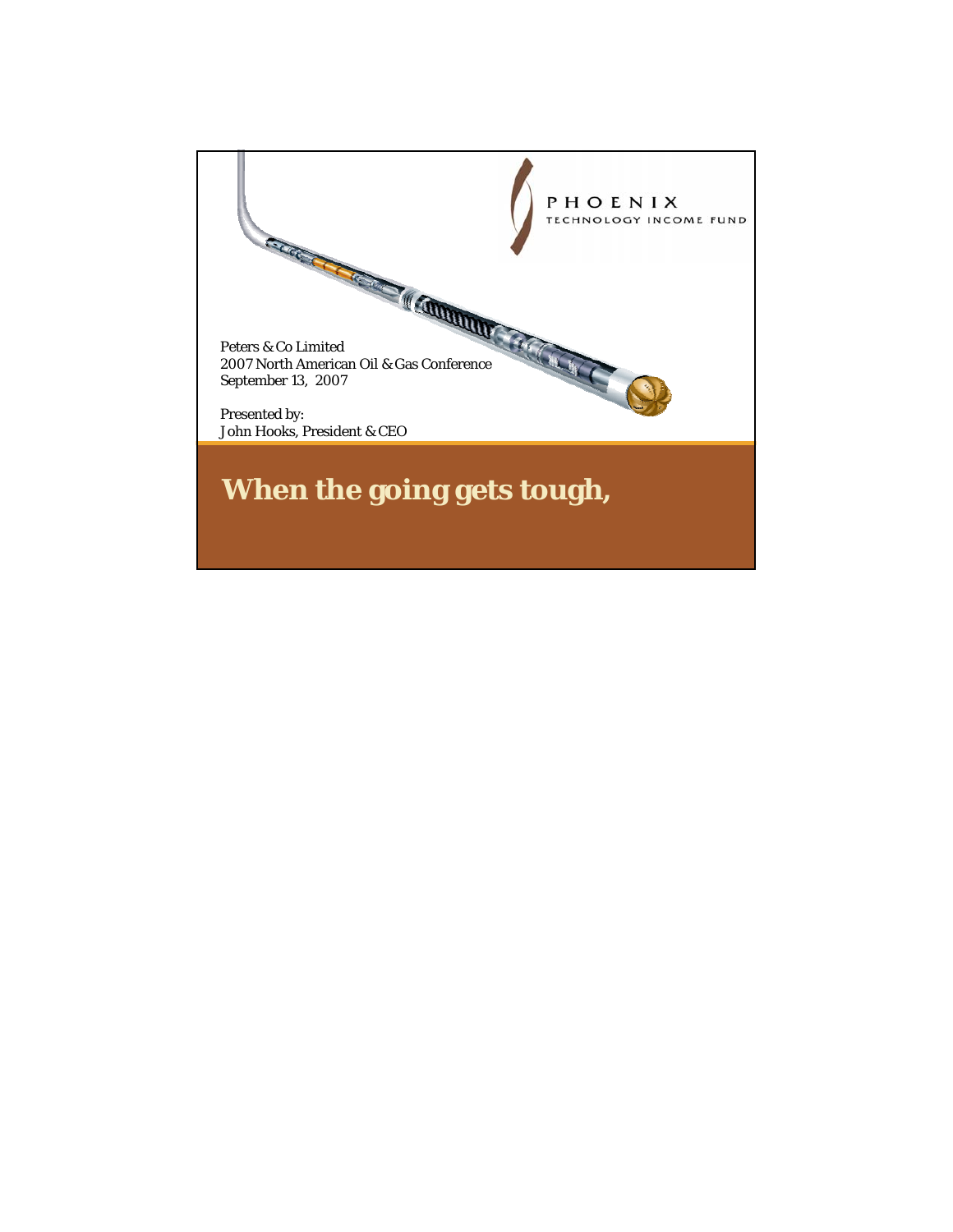#### **Forward-Looking Statements**

Some matters discussed in this presentation may be considered to be forward-looking statements. Such statements include declarations regarding management's intent, belief or current expectations. Prospective investors are cautioned that any such forward-looking statements are not guarantees of future performance and involve a number of risks and uncertainties. Actual results could differ materially from those indicated by such forward-looking statements. Such risks and uncertainties include: the possible unavailability of financing, risks related to the uncertainty inherent in the oil and gas horizontal and directional services industry, the impact of energy price fluctuations, the seasonal nature of business, the dependence on third party suppliers and contractors, changes in government regulation, the impact of competition, the successful commercialization of certain technologies, the dependence upon competent employees including senior management, and fluctuations in currency exchange rates and interest rates.

| <b>Market Data PHX.UN</b>                       |                               |
|-------------------------------------------------|-------------------------------|
| As of September 8, 2007                         |                               |
| <b>Exchange</b>                                 | <b>Toronto Stock Exchange</b> |
| <b>Shares Outstanding</b>                       | 22.4 million                  |
| Share Price (as of September 8, 2007)           | \$9.00                        |
| 52 Week High / Low                              | \$9.85 / \$6.25               |
| <b>Current Distributions</b>                    | \$0.065 month / \$0.78 year   |
| Market Capitalization (as of September 8, 2007) | \$202 million                 |
| Trading Average (for month of August)           | 22,810 / day                  |
| <b>Insiders Position</b>                        | 36%                           |
| Yield                                           | 8.7%                          |
| the tough keep growing.                         |                               |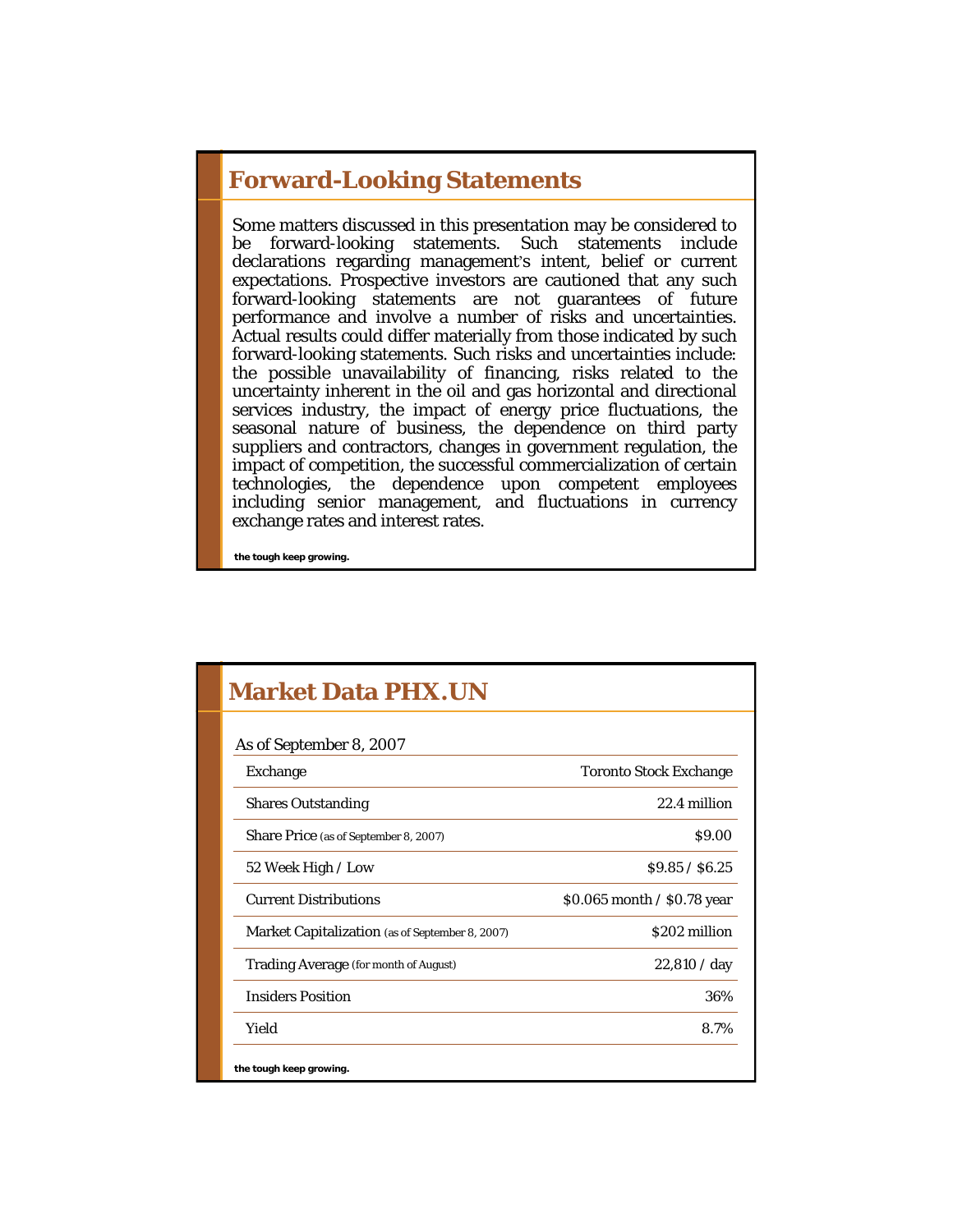

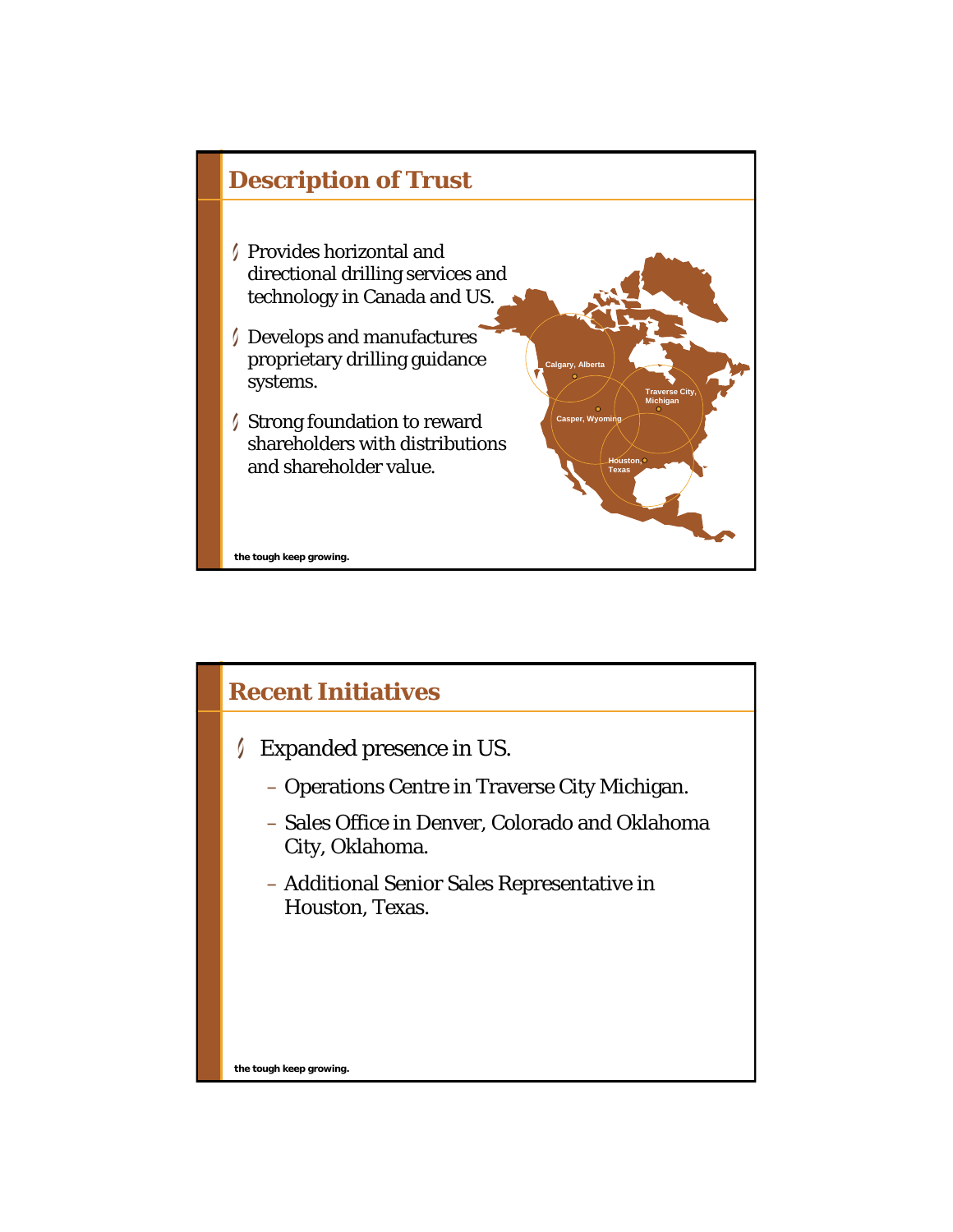

– Full benefits to be realized in 2008.

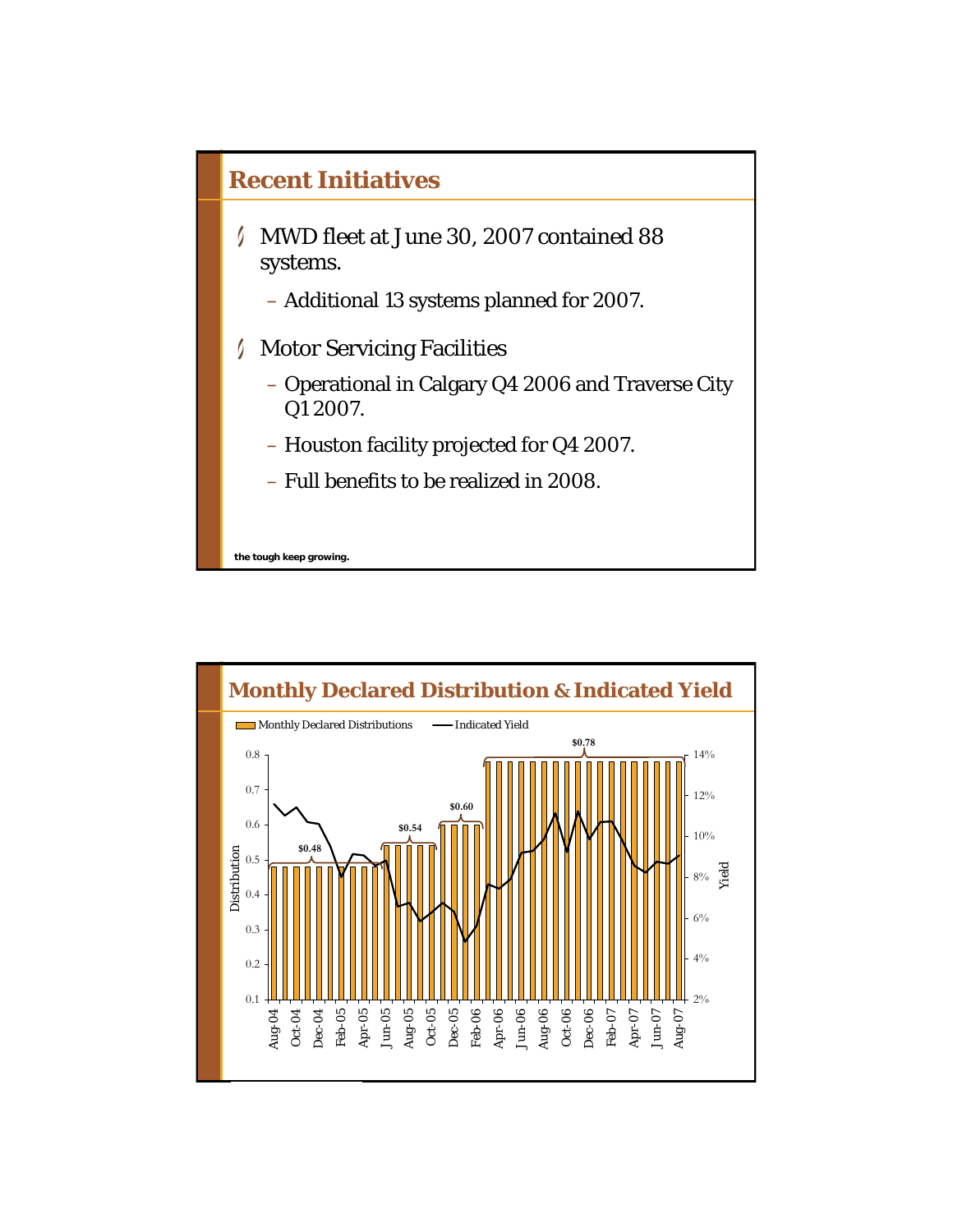

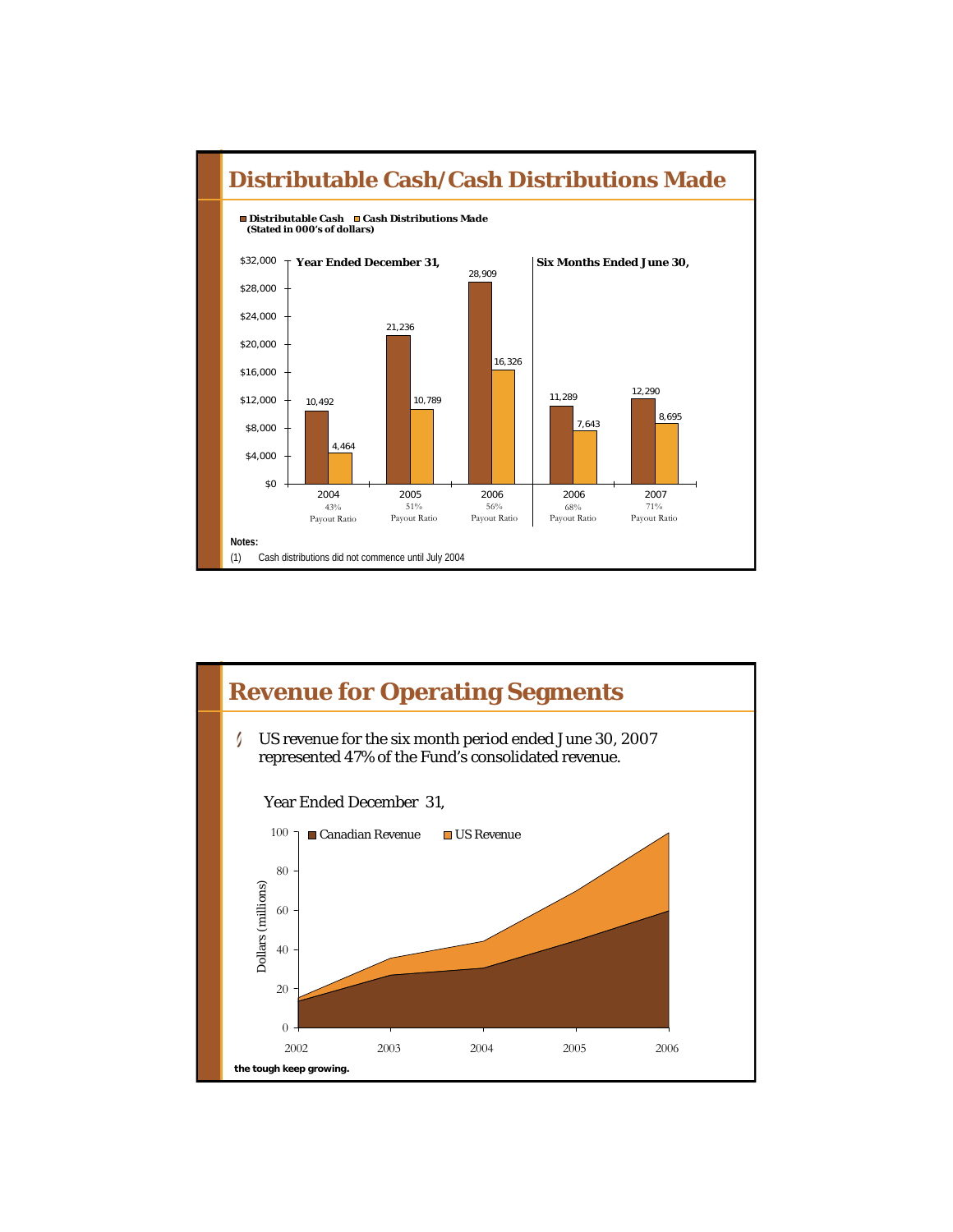#### **Financial Highlights Three and Six Months Ended June 30,**

|                                            | Three Month period ended June 30, |             |               | Six Month period ended June 30, |             |                |
|--------------------------------------------|-----------------------------------|-------------|---------------|---------------------------------|-------------|----------------|
|                                            | 2007                              |             | 2006 % Change | 2007                            |             | 2006 % Change  |
| <b>Operating Results</b>                   | (Unaudited)                       | (Unaudited) |               | (Unaudited)                     | (Unaudited) |                |
| Revenue                                    | 20,961                            | 18,490      | 13            | 50,969                          | 40,377      | 26             |
| Net earnings                               | 928                               | 2,356       | (61)          | 6,803                           | 7,387       | (8)            |
| Earnings per unit - diluted                | 0.04                              | 0.11        | (64)          | 0.29                            | 0.33        | (12)           |
| $EBITDA$ <sup>(1)</sup>                    | 2,332                             | 4,175       | (44)          | 10,825                          | 11,469      | (6)            |
| EBITDA per unit - diluted (1)              | 0.10                              | 0.19        | (47)          | 0.47                            | 0.51        | (8)            |
| <b>Cash Flow</b>                           |                                   |             |               |                                 |             |                |
| Cash flow from operating activities        | 8,377                             | 8,965       | (7)           | 13,858                          | 13,345      | $\overline{4}$ |
| Distributable cash <sup>(1)</sup>          | 3,815                             | 3,823       |               | 12,290                          | 11,289      | 9              |
| Distributable cash per unit - diluted (1)  | 0.16                              | 0.17        | (6)           | 0.53                            | 0.51        | $\overline{4}$ |
| Cash distributions made                    | 4,351                             | 4,324       | 1             | 8,695                           | 7.643       | 14             |
| Cash distributions per unit <sup>(2)</sup> | 0.195                             | 0.195       |               | 0.390                           | 0.345       | 13             |
| Cash payout ratio <sup>(1)</sup>           | 114%                              | 113%        |               | 71%                             | 68%         |                |
| Capital expenditures                       | 1,890                             | 4,294       | (56)          | 5,329                           | 7,486       | (29)           |
| <b>Financial Position</b>                  |                                   |             |               | 30-Jun-07                       | 31-Dec-06   |                |
| Working capital                            |                                   |             |               | 17,841                          | 19,611      | (9)            |
| Long-term debt <sup>(3)</sup>              |                                   |             |               | 1,775                           | 1,775       |                |
| Unitholders' equity                        |                                   |             |               | 57,178                          | 58,908      | (3)            |
| Fund units outstanding                     |                                   |             |               | 22,389,154                      | 22,274,773  | $\mathbf{1}$   |

**the tough control in the tought with the tought with the tought with the tought with the tought with the tought wi**<br>The tought with the tought with the tought with the tought with the tought with the tought with the tough (1) Non-GAAP measure, please refer to Non-GAAP Measures section of Q2 Report. (2) Cash distributions on a per unit basis paid in the period. (3) Includes current portion of long-term debt.

# **Goals** US Expansion – Currently hold 2% of market share, Canadian market share is greater, estimated at 15%. – Larger rig count than Canada. Deploy new Phoenix-developed technologies. I Considering international agreements/partnerships.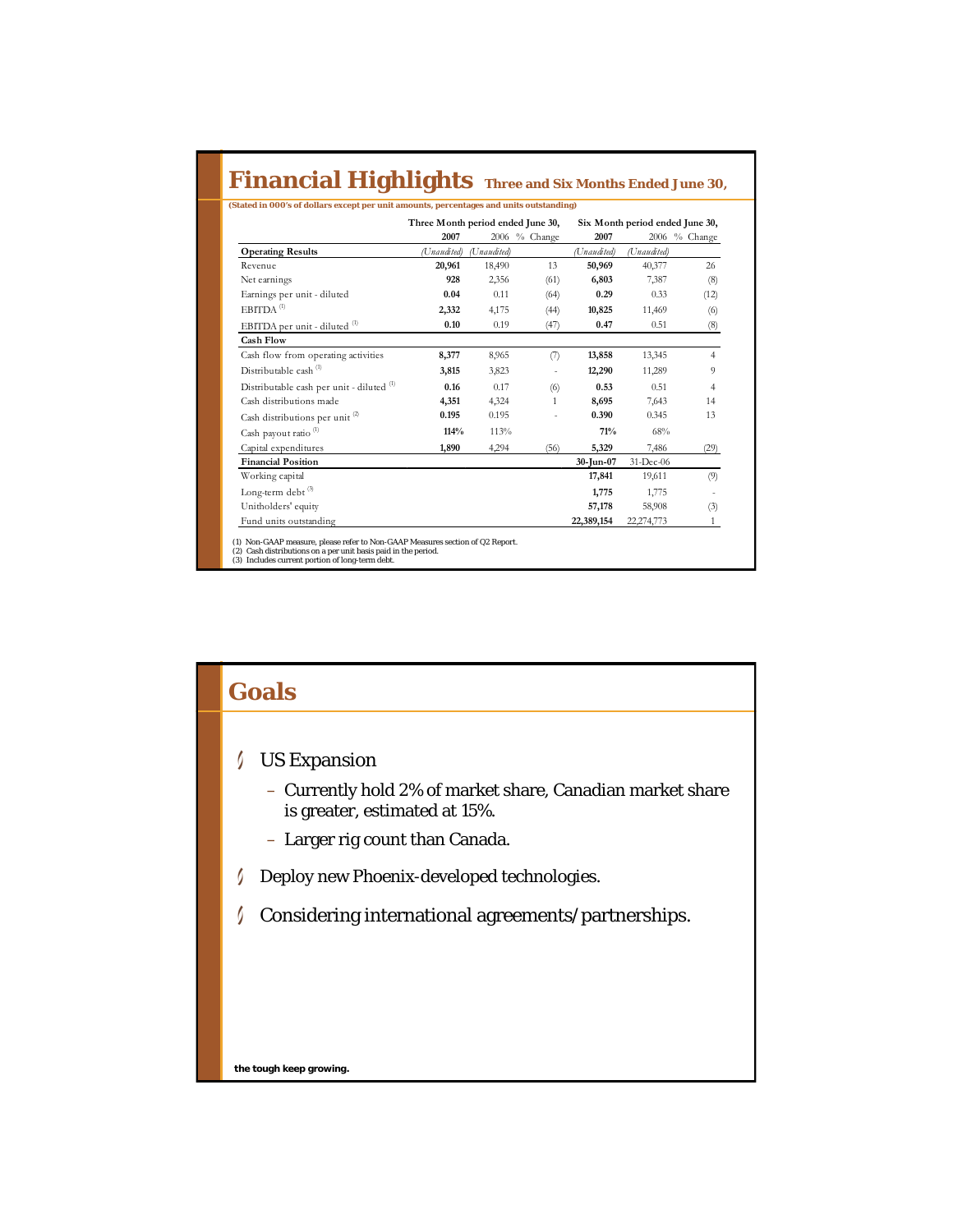

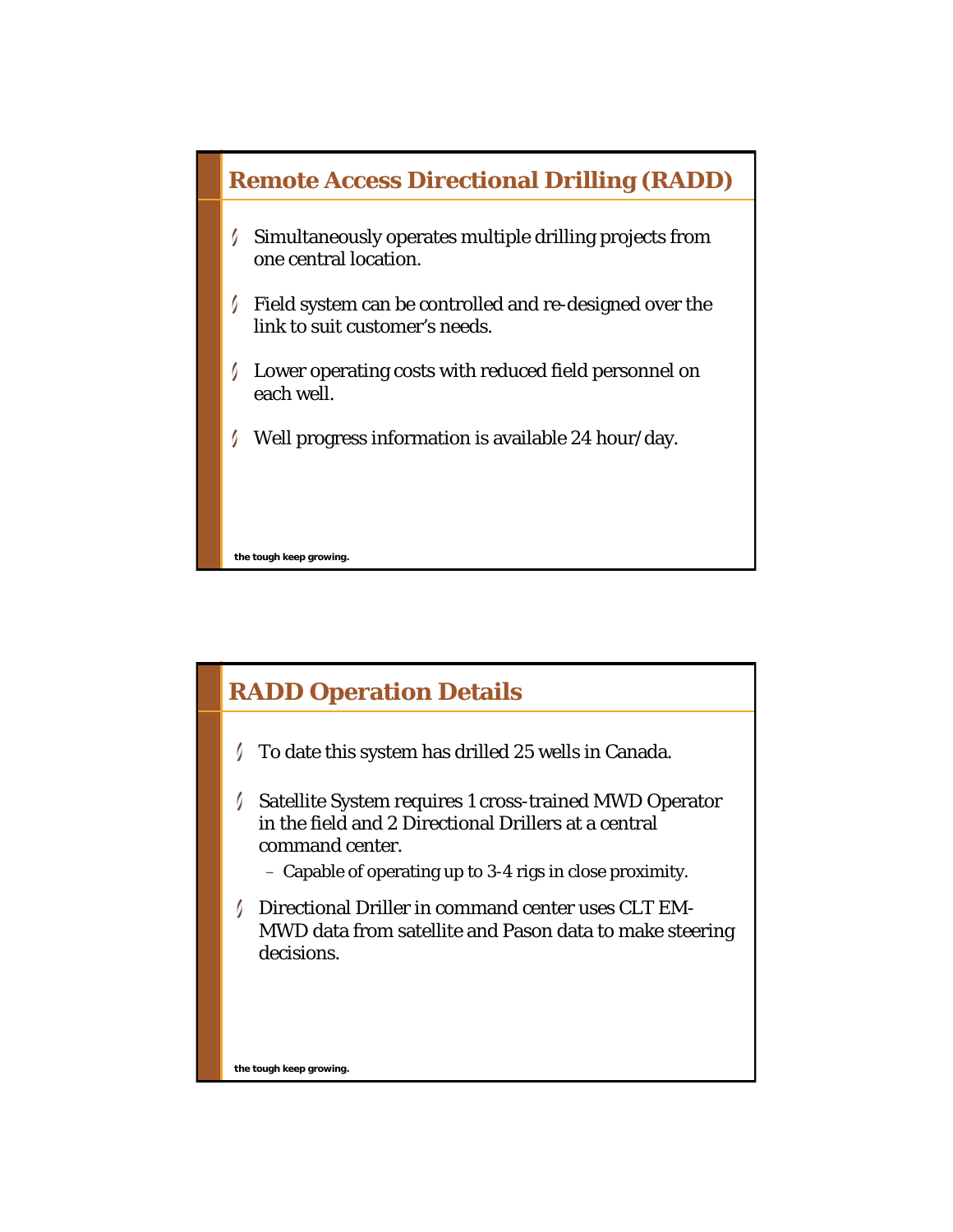

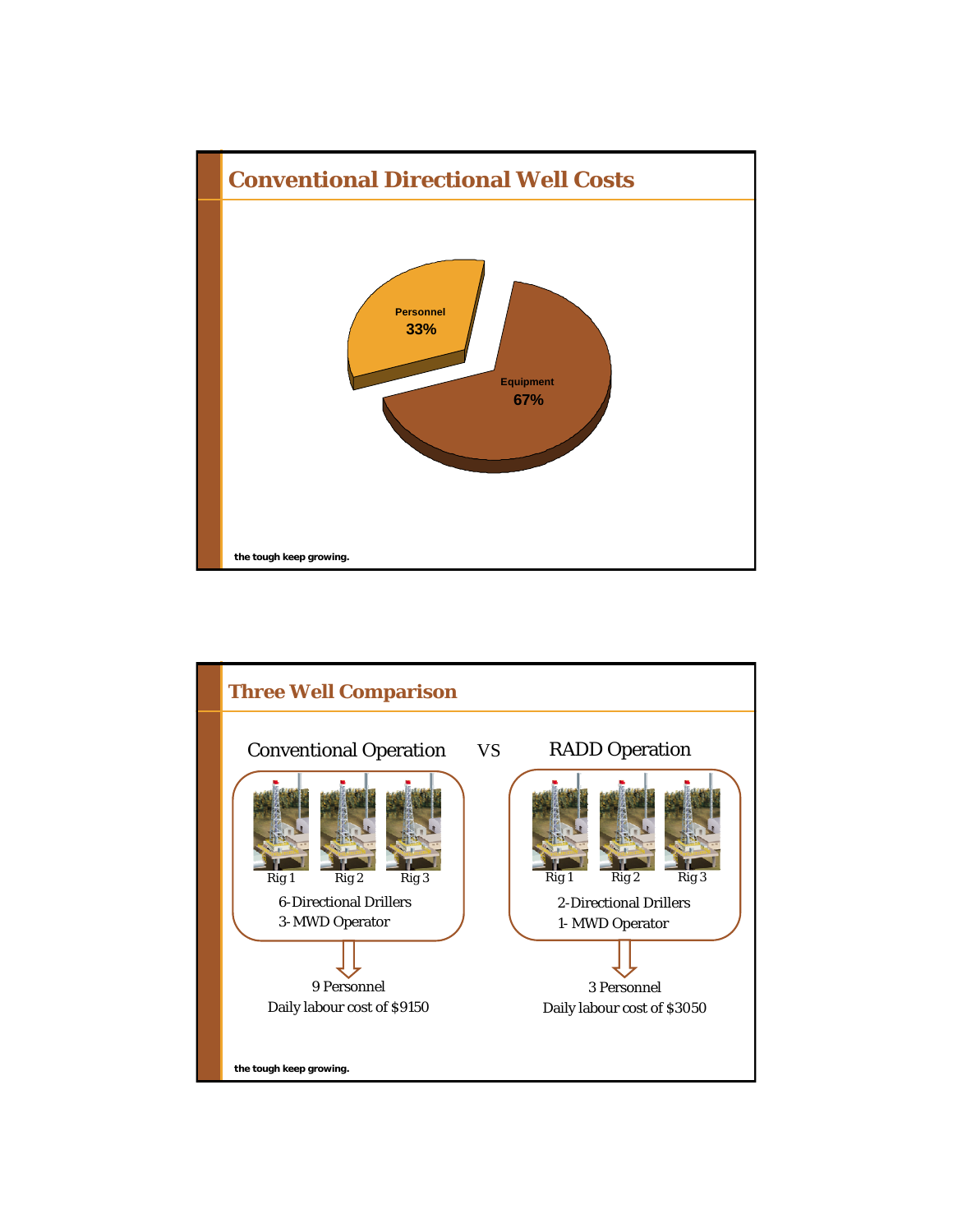#### **Benefits of RADD Operations**

- 0 Significant cost savings resulting from fewer personnel.
	- Reduces personnel mileage charges to and from rig.
	- Fewer well site trailers on location
	- Less travel between rigs.
- I Opportunity to increase market share.
- 0 Minimizes the number of safety risks.
- MWD system can be controlled at command center where experienced personnel can access data and troubleshoot.

**the tough keep growing.**

## **The Tough Keep Growing**

- Revenue in Q2 2007 was a record second quarter for the Fund.
- $\sqrt{\phantom{a}}$  Results in Q1 2007 surpassed all previous first quarters in the Company's history.
- Diversification to aid growth.
	- Oil well drilling represented 38% of Canadian wells drilled in the period ending June 30, 2007.
- Low payout ratio and strong balance sheet will provide stable cash distributions.
- R&D incentives and projects remain a priority.